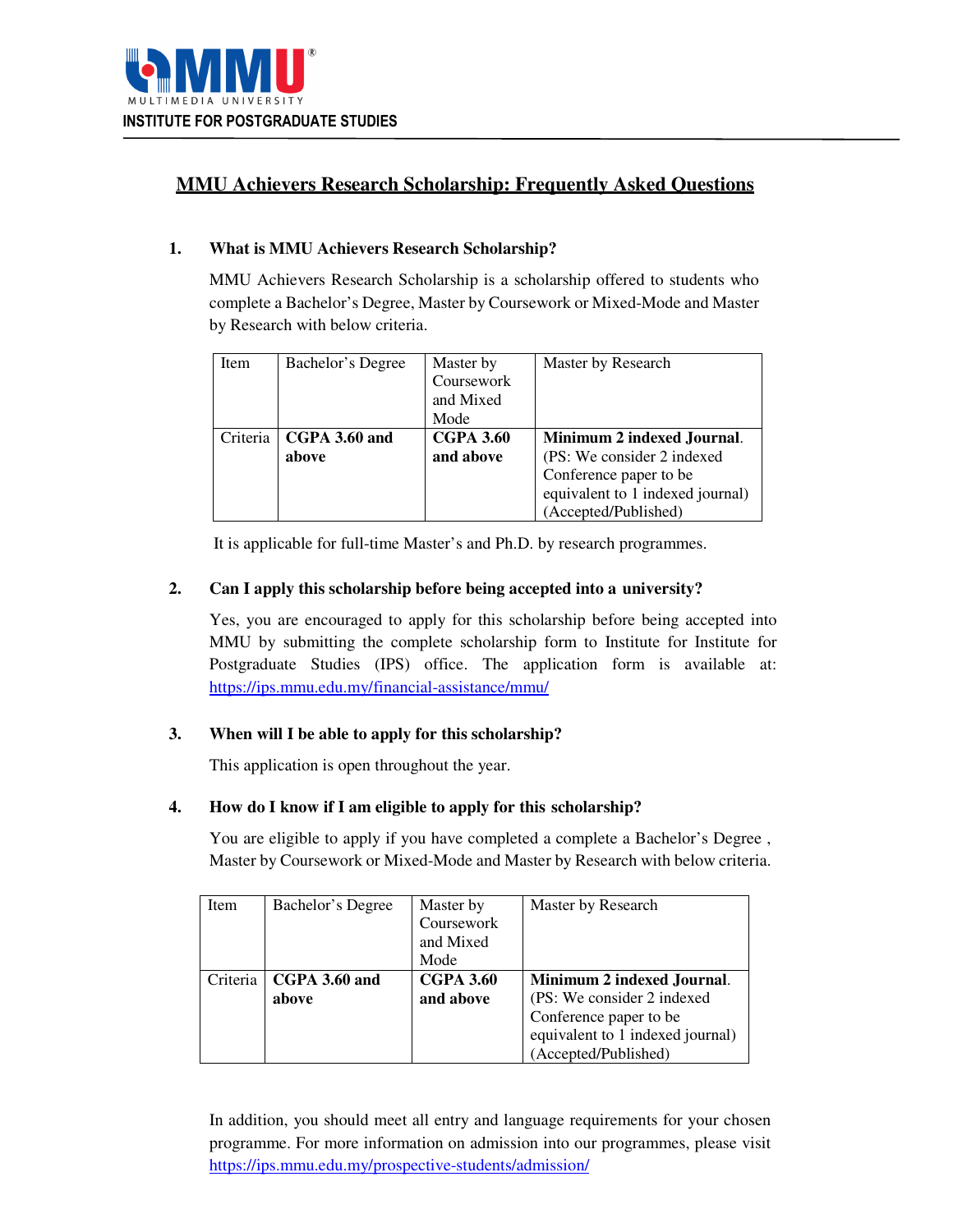

# **5. What should I submit with my application?**

You should submit as following to IPS office:

- i. A copy of the certificate of your Bachelor's degree
- ii. A copy of the transcript of your Bachelor's degree
- iii. A copy of the certificate of your Master's degree (for Ph.D. applicants only)
- iv. A copy of the transcript of your Master's degree (for Ph.D. applicants only)
- v. A copy of any relevant English language certificate
- vi. A copy of your Identification Certificate/ Passport
- vii. A copy of the offer letter/ admission letter to MMU (if any)

## **6. Is it only open for Malaysian?**

This scholarship is open for both Malaysian and International applicants.

## **7. What are the programmes eligible for this scholarship?**

The successful candidates are eligible to enroll for full-time Master's and Ph.D. degree programmes by research only.

# **8. How do I know if my application is successful?**

If your application is successful, then you will receive an award letter by IPS through the registered email in your application form within two (2) weeks from your completed submission.